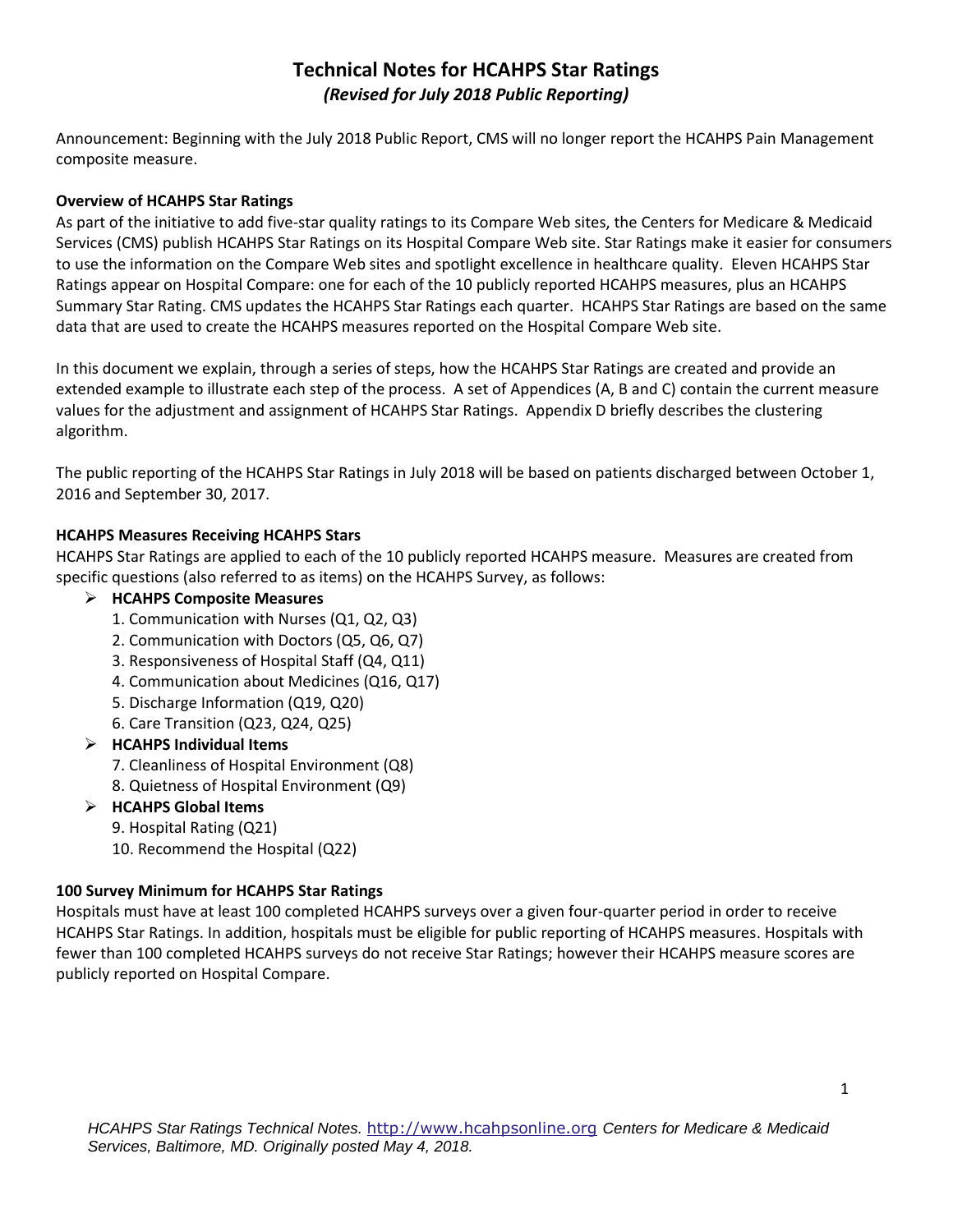## **Construction and Adjustment of HCAHPS Linear Scores**

CMS employs all survey responses in the construction of the HCAHPS Star Ratings. The responses to the survey items used in each HCAHPS measure (shown below) are scored linearly, adjusted, rescaled, averaged across quarters, and rounded to produce a 0-100 linear-scaled score ("Linear Score"). The five steps occur as follows:

## **One: Linear scoring**

The Linear Score used in HCAHPS Star Ratings is closely related to the "top-box," "middle-box" and "bottom-box" scores publicly reported on the Hospital Compare Web site.

Individual responses to the HCAHPS Survey are scored as follows:

### **For items 1-9, 11, and 16-17:**

 $\triangleright$  "Never" = 1; "Sometimes" = 2; "Usually" = 3; and "Always" = 4

## **For items 19 and 20:**

 $\triangleright$  "No" = 0; and "Yes" = 1

## **For item 21:**

 $\triangleright$  Hospital Rating "0" = 0; Hospital Rating "1" = 1; Hospital Rating "2" = 2 ... Hospital Rating "10" = 10 **For item 22:** 

 $\triangleright$  "Definitely No" = 1; "Probably No" = 2; "Probably Yes" = 3; and "Definitely Yes" = 4

## **For items 23, 24, and 25:**

 $\triangleright$  "Strongly Disagree" = 1; "Disagree" = 2; "Agree" = 3; and "Strongly Agree" = 4

The item responses are averaged at the hospital level to form the hospital-level mean for each measure.

## **Two: Adjustment of HCAHPS linear scores**

CMS applies adjustments for the effects of patient mix, survey mode, and quarterly weighting through a series of steps, as follows.

First, CMS applies patient-mix adjustment (PMA) to quarterly HCAHPS scores to account for the tendency of certain patient sub-groups to respond more positively or negatively to the HCAHPS Survey. PMA enables fair comparisons across hospitals by adjusting hospital scores as if all hospitals had an identical mix of patient characteristics. The patientmix adjustment table can be found in Appendix A (Table 1). Appendix A (Table 2) also contains the national means for patient-mix variables. These adjustments are applied to HCAHPS scores on the scale shown above. These values are shown for each answer option on the survey instrument. Additional information about the application of the HCAHPS patient-mix adjustments, including the definition of the PMA factors, can be found in the documents on the HCAHPS On-Line Web site[, www.hcahpsonline.org,](http://www.hcahpsonline.org/) under the *"Mode & Patient-Mix Adj"* button.

Second, HCAHPS quarterly scores are adjusted for the effect of mode of survey administration (mail, telephone, mixed mode or Interactive Voice Response). CMS derived the survey mode adjustments from a large-scale, randomized mode experiment. The mode adjustments are included in Appendix B. Similar to PMA, these adjustment are applied on the original scale shown on the HCAHPS survey instrument for each measure. For detailed information about the mode experiment and survey mode adjustment, please see [www.hcahpsonline.org.](http://www.hcahpsonline.org/)

If the measure is a multi-item composite, averaging of items within composites takes place at this point.

### **Three: Rescaling of HCAHPS linear adjusted scores**

Each adjusted HCAHPS linear measure score on the original scale (shown above) is then transformed into a 0-100 linearscaled score using the following conversion: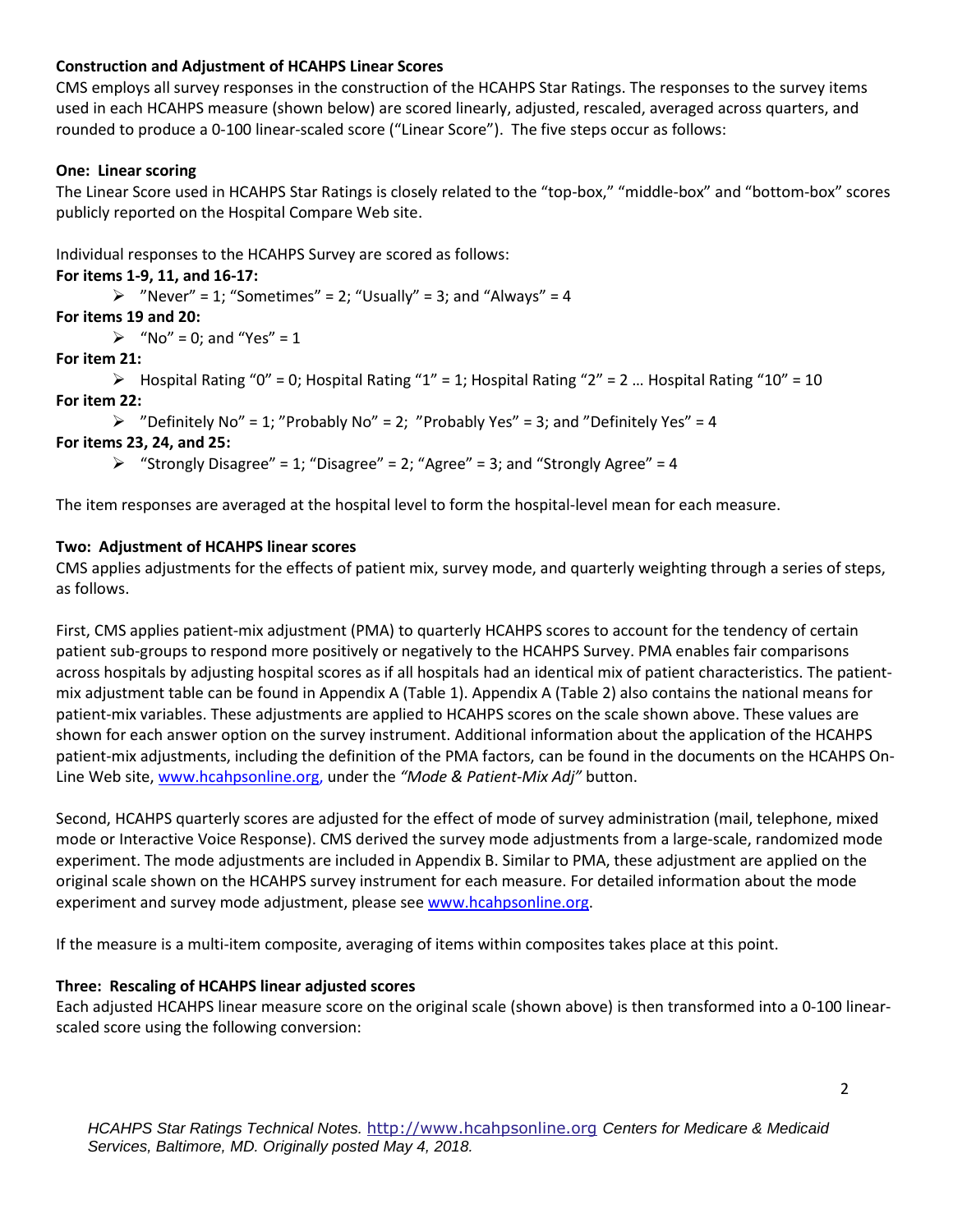The PMA- and mode-adjusted hospital-level measure mean, **M**, minus the lowest possible response to the measure, **R**, divided by the highest possible response to the measure, **K**, minus the lowest response, R. An example follows:

$$
100*\frac{M-R}{K-R}
$$

#### **Four: Weighted Average of Quarters of HCAHPS linear scores**

The four-quarter averages of HCAHPS linear scores are weighted proportionately to the number of eligible patients seen by the hospital in each quarter of the reporting period. Specifically, each quarter's score has a quarterly weight equal to that quarter's eligible discharge size divided by the total eligible discharge size for the four quarters that make up the reporting period.

#### **Five: Rounding of HCAHPS linear scores**

The four-quarter averages of HCAHPS linear scores are rounded to integer values (whole numbers) using standard rounding rules, as follows:

If the unrounded four-quarter average is less than [X.5], then round down to nearest whole integer. If the unrounded four-quarter average is equal to or greater than [X.5], then round up to nearest whole integer.

#### **An example of the calculation of an HCAHPS Linear Score**

The following is an example of the construction and adjustment of an HCAHPS linear score.

#### **Step 1: Linear scoring**

For a single quarter from Hospital A, 5 patients responded by telephone to HCAHPS Survey Cleanliness item (item 8) as follows: 4, 4, 3, 2, and 4. The mean of these responses is **3.4**.

#### **Step 2: Adjustment of HCAHPS linear scores**

This hospital has a total patient-mix adjustment of **-0.038** and a telephone mode adjustment of **-0.072** (as found in the Appendices that follow).

Patient-mix adjustment applied: 3.4 – 0.038 = **3.362**  Phone mode adjustment applied: 3.362 – 0.072 = **3.29** (M) Cleanliness has a maximum response of 4  $(K)$  and a minimum response of 1  $(R)$ .

### **Step 3: Rescaling of HCAHPS linear scores**

To put this score into the 0-100 scale:  $100*(3.29 - 1) / (4 - 1) = 76.33$ Thus, **76.33** is the quarterly Linear Mean Score for Cleanliness for Hospital A.

### **Step 4: Weighted Average of Quarters of HCAHPS linear scores**

The four-quarter averages of HCAHPS linear scores are weighted proportionately to the number of eligible patients seen by the hospital in each quarter of the reporting period. For instance; a hospital has the following scores and numbers of eligibles for the four quarters in a reporting period:

Q1: 72.35, 4 eligibles; Q2: 67.26, 7 eligibles; Q3: 75.94, 8 eligibles; Q4: 76.33, 5 eligibles.

$$
4 + 7 + 8 + 5 = 24
$$
 total eligibles  
\n $\left(72.35 * \left(\frac{4}{24}\right)\right) + \left(67.26 * \left(\frac{7}{24}\right)\right) + \left(75.94 * \left(\frac{8}{24}\right)\right) + \left(76.33 * \left(\frac{5}{24}\right)\right) = 72.89$  four quarter average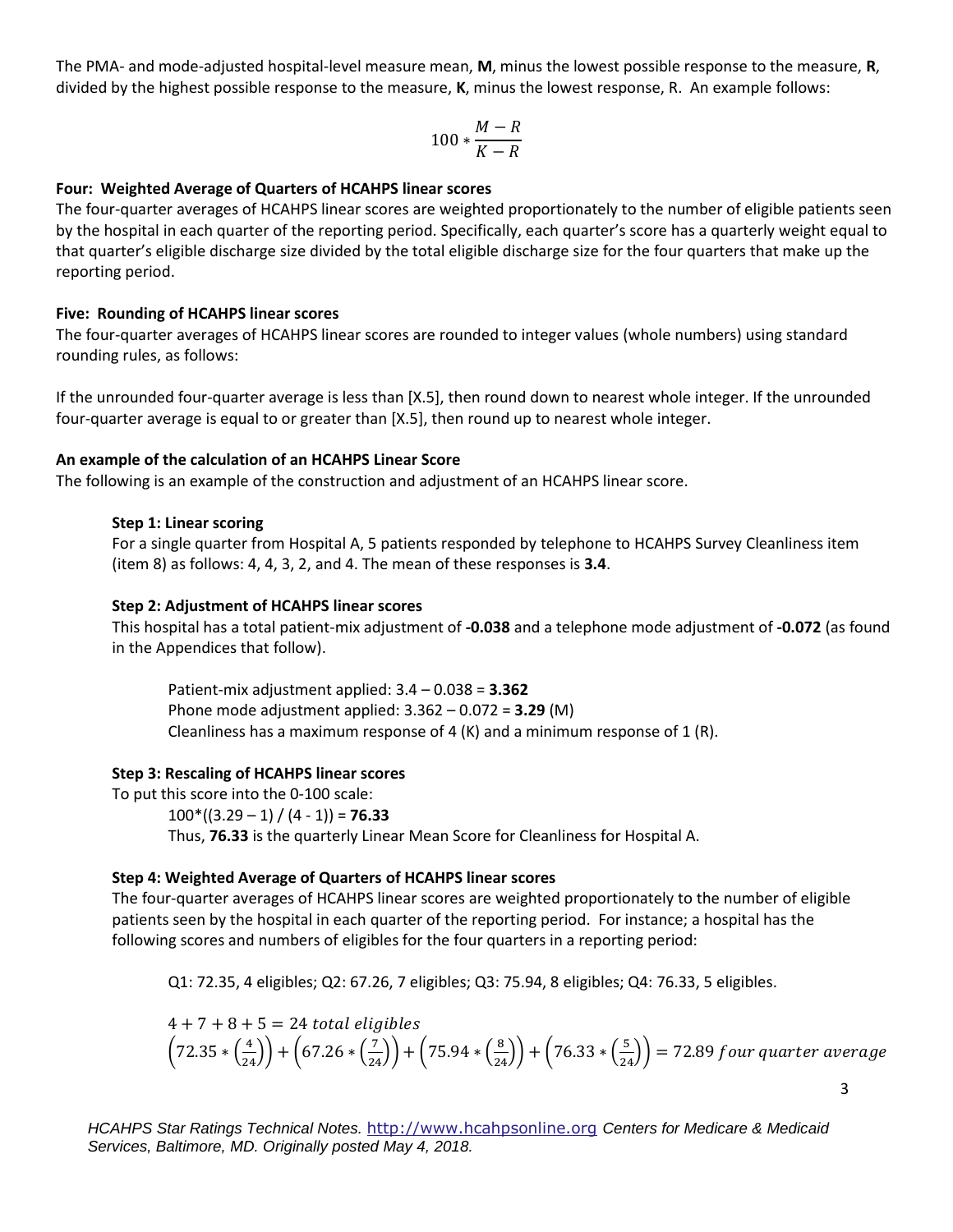### **Step 5: Rounding of HCAHPS linear scores**

Four-quarter averages of HCAHPS linear scores are rounded to integer values using standard rounding rules, as follows:

72.89: .89 is greater than .5; so the linear score is rounded up to the next integer, 73.

## **Conversion of Linear Scores into HCAHPS Star Ratings for the 11 HCAHPS Measures**

Next, CMS assigns 1, 2, 3, 4, or 5 whole stars (only whole stars are assigned; partial stars are not used) for each HCAHPS measure by applying statistical methods that utilize relative distribution and clustering.

The Star Rating for each of the 10 HCAHPS measures is determined by applying a clustering algorithm to the individual measure scores. Conceptually, the clustering algorithm identifies the 'gaps' in the data and creates five categories (one for each star rating) such that scores of hospitals in the same score category (star rating) are as similar as possible, and scores of hospitals in different categories are as different as possible. This clustering algorithm is the same one employed by CMS to determine Medicare Part C and Part D Star Ratings.

The variance in measure scores is separated into within-cluster and between-cluster sum of squares components. The algorithm develops clusters that minimize the variance of measure scores within the clusters. More specifically, the clustering algorithm minimizes the within-cluster sum of squares for each of the Star Ratings levels. The cut points (boundaries) for star assignments are derived from the range of individual measure Star Ratings per cluster. The star levels associated with each cluster are determined by ordering the means of each cluster. The cut points for the current HCAHPS Star Ratings are shown in Appendix C. Additional information about the clustering method can be found in Appendix D.

### **The HCAHPS Summary Star Rating**

In addition to Star Ratings for the 10 HCAHPS measures, CMS introduced a new metric, the HCAHPS Summary Star Rating, which is the average of all of the Star Ratings of the HCAHPS measures. The HCAHPS Summary Star Rating is constructed from the following components:

- $\triangleright$  The Star Ratings from each of the 6 HCAHPS Composite Measures
	- $\circ$  Communication with Nurses, Communication with Doctors, Responsiveness of Hospital Staff, Communication about Medicines, Discharge Information, and Care Transition.
- $\triangleright$  A single Star Rating for the HCAHPS Individual Items
	- o The average of the Star Ratings assigned to Cleanliness of Hospital Environment and Quietness of Hospital Environment.
- $\triangleright$  A single Star Rating for the HCAHPS Global Items
	- o The average of the Star Ratings assigned to Hospital Rating and Recommend the Hospital.

The 8 Star Ratings (6 Composite Measure Star Ratings + Star Rating for Individual Items + Star Rating for Global Items) are combined as a simple average to form the HCAHPS Summary Star Rating. In the final step, normal rounding rules are applied to the 8-measure average to arrive at the HCAHPS Summary Star Rating (1, 2, 3, 4, or 5 stars).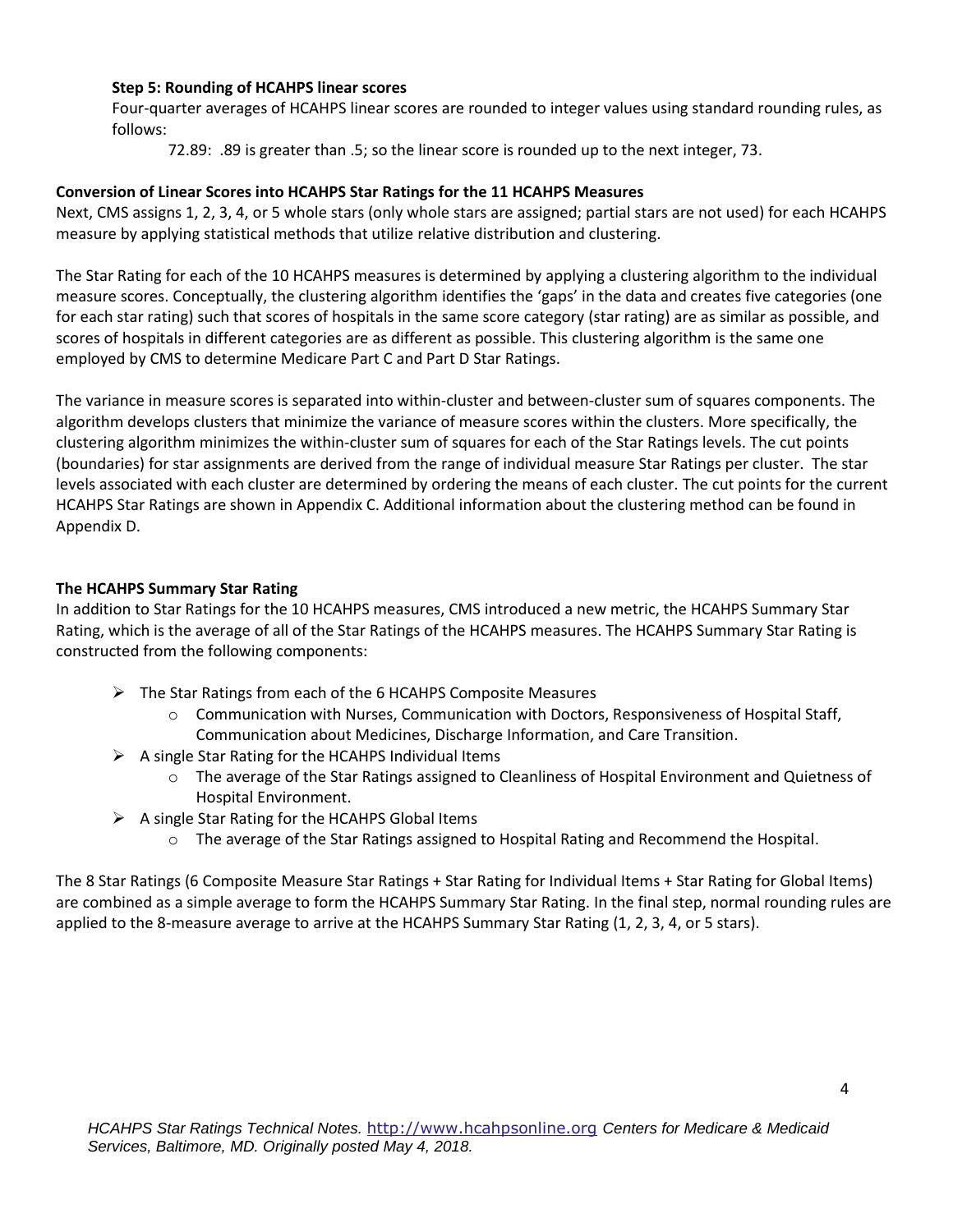# **An example of the calculation of the HCAHPS Summary Star Rating.**

The following is an example of how to calculate the HCAHPS Summary Star Rating. Suppose a hospital has Star Ratings for each of the 10 HCAHPS measures as shown in following table.

|                                            | 10<br><b>HCAHPS</b><br><b>Measure</b><br><b>Star</b><br>Ratings | 8 Star<br><b>Ratings</b><br>Used in<br><b>HCAHPS</b><br><b>Summary</b><br><b>Star Rating</b> | 9-Measure<br><b>HCAHPS Summary Star</b><br><b>Rating Average</b><br>(unrounded) | <b>HCAHPS</b><br><b>Summary</b><br><b>Star Rating</b><br>(rounded) |
|--------------------------------------------|-----------------------------------------------------------------|----------------------------------------------------------------------------------------------|---------------------------------------------------------------------------------|--------------------------------------------------------------------|
| <b>HCAHPS Composite Measures</b>           |                                                                 |                                                                                              |                                                                                 |                                                                    |
| <b>Communication with Nurses</b>           | 4                                                               | 4                                                                                            |                                                                                 |                                                                    |
| <b>Communication with Doctors</b>          | 3                                                               | 3                                                                                            |                                                                                 |                                                                    |
| Responsiveness of Hospital Staff           | 4                                                               | 4                                                                                            |                                                                                 |                                                                    |
| Pain Management                            | N/A                                                             | N/A                                                                                          |                                                                                 |                                                                    |
| <b>Communication about Medicines</b>       | 4                                                               | 4                                                                                            |                                                                                 |                                                                    |
| Discharge Information                      | 4                                                               | 4                                                                                            | $(4+3+4+4+4+3+5+3.5)/8$                                                         | 4                                                                  |
| <b>Care Transition</b>                     | 3                                                               | 3                                                                                            | $= 3.813$                                                                       |                                                                    |
| <b>HCAHPS Individual Items</b>             |                                                                 |                                                                                              |                                                                                 |                                                                    |
| <b>Cleanliness of Hospital Environment</b> | 5                                                               | $(5+5)/2$                                                                                    |                                                                                 |                                                                    |
| Quietness of Hospital Environment          | 5                                                               | $= 5$                                                                                        |                                                                                 |                                                                    |
| <b>HCAHPS Global Items</b>                 |                                                                 |                                                                                              |                                                                                 |                                                                    |
| <b>Hospital Rating</b>                     | 4                                                               | $(4+3)/2$                                                                                    |                                                                                 |                                                                    |
| Recommend the Hospital                     | 3                                                               | $= 3.5$                                                                                      |                                                                                 |                                                                    |

**Step 1:** Calculate a Star Rating for HCAHPS Individual Items by averaging the Star Ratings for Cleanliness of Hospital Environment and Quietness of Hospital Environment.

In this example, the Star Rating for HCAHPS Individual Items =  $(5+5)/2 = 5$ .

**Step 2:** Calculate a Star Rating for HCAHPS Global Items by averaging the Star Ratings for Hospital Rating and Recommend the Hospital.

In this example, the Star Rating for HCAHPS Global Items = (4+3)/2 = 3.5. *Note: Do not round this average.*

**Step 3:** Calculate the HCAHPS Summary Star Rating as the average of the 6 composite measure Star Ratings, the Star Rating for HCAHPS Individual Items, and the Star Rating for HCAHPS Global Items. In this example, the HCAHPS Summary Star Rating =  $(4+3+4+4+4+3+5+3.5)/8=3.813$ .

**Step 4:** Lastly, round the 8-Measure HCAHPS Summary Star Rating Average using the rounding table below. In this example, the hospital's HCAHPS Summary Star Rating rounds to 4 stars.

| CMS uses standard rounding rules for the assignment of HCAHPS Summary Stars, as follows: |  |
|------------------------------------------------------------------------------------------|--|
|------------------------------------------------------------------------------------------|--|

| <b>8-Measure HCAHPS Summary Star Rating</b><br>Average | <b>HCAHPS Summary Star Rating Assignment</b> |
|--------------------------------------------------------|----------------------------------------------|
| $≥1.00$ and <1.50                                      | 1 Star                                       |
| $≥1.50$ and $<2.50$                                    | 2 Stars                                      |
| $\geq$ 2.50 and <3.50                                  | 3 Stars                                      |
| $\geq$ 3.50 and <4.50                                  | 4 Stars                                      |
| ≥4.50 and $≤5.00$                                      | 5 Stars                                      |

*HCAHPS Star Ratings Technical Notes.* [http://www.hcahpsonline.org](http://www.hcahpsonline.org/) *Centers for Medicare & Medicaid Services, Baltimore, MD. Originally posted May 4, 2018.*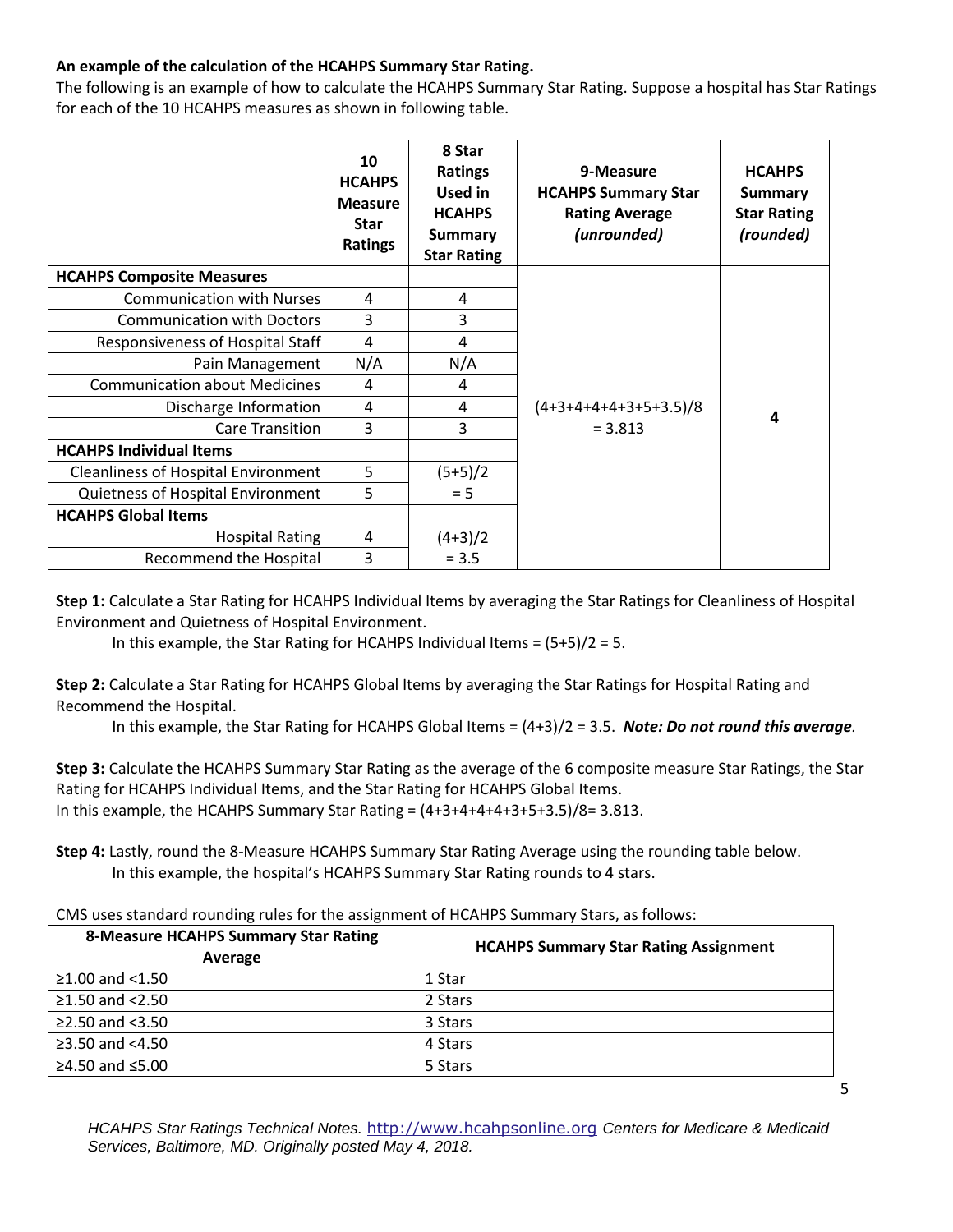# **Appendix A, Table 1a: HCAHPS Patient-Mix Adjustments of Linear Scores for Patients Discharged Quarter 4, 2016 (October 1, 2016 to December 31, 2016)**

| Patient-Mix<br>Adjustment (PMA)                                                           | Comm. with Nurses | Comm. with Doctors | Responsiveness of Hosp. Staff | Pain Management | Comm. About Medicines | Cleanliness of Hosp. Env. | Quietness of Hosp. Env. | Discharge Information | Care Transition | Hospital Rating | Recommend the Hospital |
|-------------------------------------------------------------------------------------------|-------------------|--------------------|-------------------------------|-----------------|-----------------------|---------------------------|-------------------------|-----------------------|-----------------|-----------------|------------------------|
| Education (per level;<br>1=8th grade or less and<br>6=More than 4-year<br>college degree) | 0.0153            | 0.0185             | 0.0256                        | N/A             | 0.0507                | 0.0142                    | 0.0473                  | 0.0041                | 0.0007          | 0.1068          | 0.0162                 |
| Self-Rated Health (per<br>level; 1=Excellent and<br>5=Poor)                               | 0.0676            | 0.0696             | 0.0891                        | N/A             | 0.1015                | 0.0642                    | 0.0672                  | 0.0109                | 0.0797          | 0.2481          | 0.0783                 |
| <b>Response Percentile</b><br>(per 1% of response<br>percentile)                          | 0.0020            | 0.0019             | 0.0030                        | N/A             | 0.0030                | 0.0005                    | 0.0001                  | 0.0003                | 0.0019          | 0.0049          | 0.0017                 |
| <b>LANGUAGE SPOKEN AT</b><br><b>HOME</b>                                                  |                   |                    |                               |                 |                       |                           |                         |                       |                 |                 |                        |
| Spanish                                                                                   | $-0.0175$         | $-0.0468$          | $-0.0280$                     | N/A             | $-0.0782$             | 0.0103                    | $-0.0889$               | $-0.0117$             | $-0.0008$       | $-0.4204$       | $-0.1236$              |
| Chinese                                                                                   | 0.0665            | 0.0593             | 0.0954                        | N/A             | $-0.0216$             | 0.0408                    | $-0.0339$               | $-0.0274$             | 0.1183          | 0.0269          | 0.0075                 |
| R/V/P/O                                                                                   | 0.0241            | 0.0126             | 0.0555                        | N/A             | $-0.0306$             | 0.0610                    | $-0.0858$               | 0.0021                | 0.0593          | 0.0286          | $-0.0165$              |
| English (REFERENCE)                                                                       | 0.0000            | 0.0000             | 0.0000                        | N/A             | 0.0000                | 0.0000                    | 0.0000                  | 0.0000                | 0.0000          | 0.0000          | 0.0000                 |
| <b>AGE</b>                                                                                |                   |                    |                               |                 |                       |                           |                         |                       |                 |                 |                        |
| Age 18-24                                                                                 | 0.0641            | 0.0678             | 0.1356                        | N/A             | $-0.1165$             | 0.0418                    | $-0.0142$               | $-0.0362$             | $-0.0456$       | 0.6620          | 0.2242                 |
| Age 25-34                                                                                 | 0.0311            | 0.0441             | 0.0495                        | N/A             | $-0.1519$             | 0.0406                    | $-0.0260$               | $-0.0422$             | $-0.0809$       | 0.5381          | 0.1657                 |
| Age 35-44                                                                                 | 0.0227            | 0.0313             | 0.0314                        | N/A             | $-0.1530$             | 0.0621                    | $-0.0060$               | $-0.0432$             | $-0.0764$       | 0.4580          | 0.1372                 |
| Age 45-54                                                                                 | $-0.0182$         | $-0.0125$          | $-0.0281$                     | N/A             | $-0.1850$             | 0.0461                    | 0.0004                  | $-0.0519$             | $-0.1015$       | 0.2495          | 0.0698                 |
| Age 55-64                                                                                 | $-0.0419$         | $-0.0384$          | $-0.0524$                     | N/A             | $-0.1752$             | 0.0349                    | 0.0039                  | $-0.0557$             | $-0.1053$       | 0.1014          | 0.0256                 |
| Age 65-74                                                                                 | $-0.0551$         | $-0.0603$          | $-0.0618$                     | N/A             | $-0.1605$             | 0.0289                    | $-0.0129$               | $-0.0519$             | $-0.1045$       | $-0.0228$       | $-0.0051$              |
| Age 75-84                                                                                 | $-0.0355$         | $-0.0422$          | $-0.0434$                     | N/A             | $-0.0887$             | 0.0259                    | $-0.0015$               | $-0.0253$             | $-0.0516$       | $-0.0412$       | $-0.0098$              |
| Age 85+ (REFERENCE)                                                                       | 0.0000            | 0.0000             | 0.0000                        | N/A             | 0.0000                | 0.0000                    | 0.0000                  | 0.0000                | 0.0000          | 0.0000          | 0.0000                 |
| <b>SERVICE LINE</b>                                                                       |                   |                    |                               |                 |                       |                           |                         |                       |                 |                 |                        |
| Maternity                                                                                 | $-0.0859$         | $-0.1936$          | $-0.2124$                     | N/A             | $-0.2076$             | 0.0611                    | $-0.1731$               | $-0.0463$             | $-0.0807$       | $-0.5030$       | $-0.2009$              |
| Surgical                                                                                  | $-0.0067$         | $-0.1577$          | $-0.0155$                     | N/A             | $-0.0537$             | $-0.0087$                 | $-0.0448$               | $-0.0462$             | $-0.0727$       | $-0.2627$       | $-0.1003$              |
| Medical (REFERENCE)                                                                       | 0.0000            | 0.0000             | 0.0000                        | N/A             | 0.0000                | 0.0000                    | 0.0000                  | 0.0000                | 0.0000          | 0.0000          | 0.0000                 |
| <b>INTERACTIONS</b>                                                                       |                   |                    |                               |                 |                       |                           |                         |                       |                 |                 |                        |
| Surgical Line * Age <sup>1</sup>                                                          | $-0.0009$         | 0.0117             | $-0.0054$                     | N/A             | $-0.0001$             | $-0.0044$                 | 0.0021                  | $-0.0015$             | 0.0039          | 0.0219          | 0.0087                 |
| Maternity Line * Age <sup>1</sup>                                                         | 0.0068            | 0.0125             | 0.0063                        | N/A             | 0.0226                | $-0.0092$                 | $-0.0006$               | 0.0092                | 0.0069          | 0.0578          | 0.0202                 |

 $^1$  Age takes on the values of 1 to 8 as follows: (1: 18 to 24); (2: 25 to 34); (3: 35 to 44); (4: 45 to 54); (5: 55 to 64); (6: 65 to 74); (7: 75 to 84); and (8: 85+).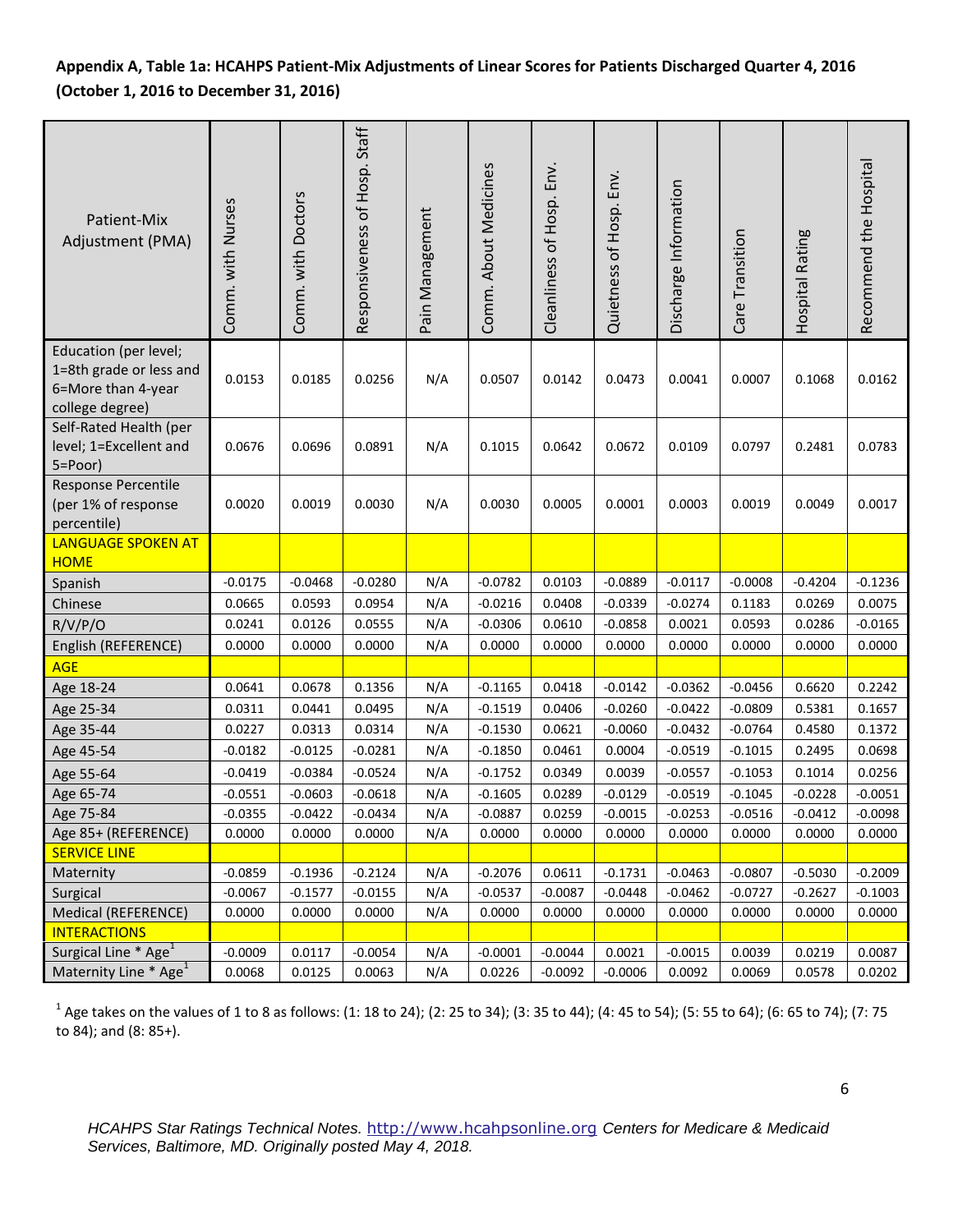# **Appendix A, Table 1b: HCAHPS Patient-Mix Adjustments of Linear Scores for Patients Discharged Between Quarter 1, 2017 and Quarter 3, 2017(January 1, 2017 to September 30, 2017)**

| Patient-Mix<br>Adjustment (PMA)                                                           | Comm. with Nurses | Comm. with Doctors | Responsiveness of Hosp.<br>Staff | Pain Management | Comm. About Medicines | Env.<br>Cleanliness of Hosp. | Quietness of Hosp. Env. | Discharge Information | Care Transition  | Hospital Rating  | Recommend the Hospital |
|-------------------------------------------------------------------------------------------|-------------------|--------------------|----------------------------------|-----------------|-----------------------|------------------------------|-------------------------|-----------------------|------------------|------------------|------------------------|
| Education (per level;<br>1=8th grade or less and<br>6=More than 4-year<br>college degree) | 0.0137            | 0.0176             | 0.0237                           | N/A             | 0.0500                | 0.0138                       | 0.0466                  | 0.0042                | 0.0012           | 0.1037           | 0.0164                 |
| Self-Rated Health (per<br>level; 1=Excellent and<br>5=Poor)                               | 0.0673            | 0.0696             | 0.0896                           | N/A             | 0.1000                | 0.0641                       | 0.0669                  | 0.0107                | 0.0815           | 0.2521           | 0.0805                 |
| Response Percentile<br>(per 1% of response<br>percentile)                                 | 0.0023            | 0.0024             | 0.0031                           | N/A             | 0.0034                | 0.0006                       | 0.0003                  | 0.0003                | 0.0023           | 0.0057           | 0.0020                 |
| <b>LANGUAGE SPOKEN AT</b>                                                                 |                   |                    |                                  |                 |                       |                              |                         |                       |                  |                  |                        |
| <b>HOME</b>                                                                               |                   |                    |                                  |                 |                       |                              |                         |                       |                  |                  |                        |
| Spanish                                                                                   | $-0.0214$         | $-0.0492$          | $-0.0265$                        | N/A             | $-0.0862$             | 0.0031                       | $-0.0827$               | $-0.0161$             | $-0.0192$        | $-0.4400$        | $-0.1348$              |
| Chinese                                                                                   | 0.0757            | 0.0512             | 0.0993                           | N/A             | 0.0075                | 0.0249                       | $-0.0382$               | $-0.0193$             | 0.1003           | 0.0271           | 0.0049<br>$-0.0162$    |
| R/V/P/O<br>English (REFERENCE)                                                            | 0.0210<br>0.0000  | 0.0078<br>0.0000   | 0.0571<br>0.0000                 | N/A<br>N/A      | $-0.0466$<br>0.0000   | 0.0412<br>0.0000             | $-0.0897$<br>0.0000     | $-0.0031$<br>0.0000   | 0.0483<br>0.0000 | 0.0084<br>0.0000 | 0.0000                 |
| <b>AGE</b>                                                                                |                   |                    |                                  |                 |                       |                              |                         |                       |                  |                  |                        |
| Age 18-24                                                                                 | 0.0666            | 0.0689             | 0.1425                           | N/A             | $-0.1152$             | 0.0466                       | $-0.0131$               | $-0.0341$             | $-0.0344$        | 0.6999           | 0.2281                 |
| Age 25-34                                                                                 | 0.0373            | 0.0527             | 0.0521                           | N/A             | $-0.1483$             | 0.0449                       | $-0.0292$               | $-0.0399$             | $-0.0779$        | 0.5798           | 0.1732                 |
| Age 35-44                                                                                 | 0.0229            | 0.0339             | 0.0304                           | N/A             | $-0.1495$             | 0.0644                       | $-0.0041$               | $-0.0422$             | $-0.0708$        | 0.4709           | 0.1393                 |
| Age 45-54                                                                                 | $-0.0164$         | $-0.0123$          | $-0.0161$                        | N/A             | $-0.1762$             | 0.0517                       | $-0.0029$               | $-0.0483$             | $-0.0906$        | 0.2615           | 0.0708                 |
| Age 55-64                                                                                 | $-0.0403$         | $-0.0391$          | $-0.0508$                        | N/A             | $-0.1698$             | 0.0412                       | 0.0008                  | $-0.0512$             | $-0.1000$        | 0.1030           | 0.0270                 |
| Age 65-74                                                                                 | $-0.0569$         | $-0.0625$          | $-0.0607$                        | N/A             | $-0.1568$             | 0.0337                       | $-0.0132$               | $-0.0495$             | $-0.1016$        | $-0.0250$        | $-0.0045$              |
| Age 75-84                                                                                 | $-0.0362$         | $-0.0420$          | $-0.0406$                        | N/A             | $-0.0925$             | 0.0280                       | $-0.0055$               | $-0.0250$             | $-0.0492$        | $-0.0450$        | $-0.0098$              |
| Age 85+ (REFERENCE)                                                                       | 0.0000            | 0.0000             | 0.0000                           | N/A             | 0.0000                | 0.0000                       | 0.0000                  | 0.0000                | 0.0000           | 0.0000           | 0.0000                 |
| <b>SERVICE LINE</b>                                                                       |                   |                    |                                  |                 |                       |                              |                         |                       |                  |                  |                        |
| Male Medical                                                                              | $-0.0173$         | 0.0035             | $-0.0237$                        | N/A             | $-0.1050$             | $-0.1140$                    | $-0.0043$               | $-0.0256$             | $-0.0247$        | $-0.0412$        | $-0.0333$              |
| <b>Male Surgical</b>                                                                      | $-0.0402$         | $-0.1586$          | $-0.0659$                        | N/A             | $-0.1919$             | $-0.1319$                    | $-0.0445$               | $-0.0664$             | $-0.1091$        | $-0.3464$        | $-0.1380$              |
| <b>Female Medical</b><br>(REFERENCE)                                                      | 0.0000            | 0.0000             | 0.0000                           | N/A             | 0.0000                | 0.0000                       | 0.0000                  | 0.0000                | 0.0000           | 0.0000           | 0.0000                 |
| <b>Female Surgical</b>                                                                    | $-0.0193$         | $-0.1658$          | $-0.0383$                        | N/A             | $-0.0704$             | $-0.0165$                    | $-0.0631$               | $-0.0557$             | $-0.0849$        | $-0.3003$        | $-0.1064$              |
| <b>Female Maternity</b>                                                                   | $-0.1097$         | $-0.2079$          | $-0.2452$                        | N/A             | $-0.2559$             | $-0.0086$                    | $-0.1871$               | $-0.0613$             | $-0.1038$        | $-0.6422$        | $-0.2424$              |
| <b>INTERACTIONS</b>                                                                       |                   |                    |                                  |                 |                       |                              |                         |                       |                  |                  |                        |
| Surgical Line * Age <sup>1</sup>                                                          | 0.0008            | 0.0123             | $-0.0020$                        | N/A             | 0.0041                | $-0.0033$                    | 0.0026                  | $-0.0013$             | 0.0058           | 0.0251           | 0.0086                 |
| Maternity Line * Age <sup>1</sup>                                                         | 0.0099            | 0.0140             | 0.0145                           | N/A             | 0.0207                | $-0.0046$                    | $-0.0015$               | 0.0091                | 0.0107           | 0.0890           | 0.0274                 |

 $^1$  Age takes on the values of 1 to 8 as follows: (1: 18 to 24); (2: 25 to 34); (3: 35 to 44); (4: 45 to 54); (5: 55 to 64); (6: 65 to 74); (7: 75 to 84); and (8: 85+).

7

*HCAHPS Star Ratings Technical Notes.* [http://www.hcahpsonline.org](http://www.hcahpsonline.org/) *Centers for Medicare & Medicaid Services, Baltimore, MD. Originally posted May 4, 2018.*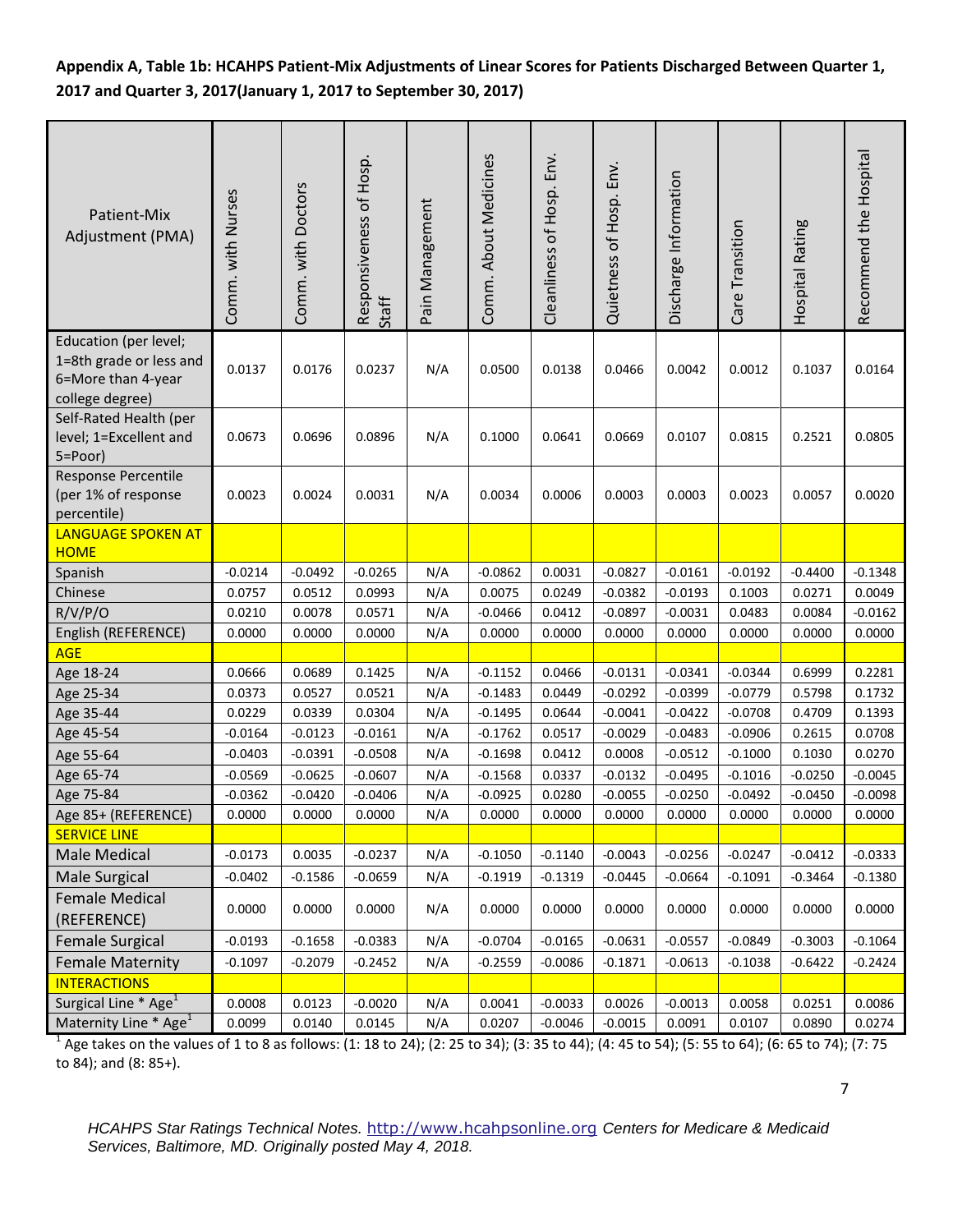**Appendix A, Table 2a: National Means of PMA Variables for Patients Quarter 4, 2016 (October 1, 2016 to December 31, 2016)** 

| Patient-Mix Adjustment<br>(PMA)                                                        | <b>National Mean</b> |
|----------------------------------------------------------------------------------------|----------------------|
| Education (per level;<br>1=8th grade or less and 6=More<br>than 4-year college degree) | 3.772                |
| Self-Rated Health (per level;<br>1=Excellent and 5=Poor)                               | 2.747                |
| Response Percentile                                                                    | 12.9%                |
| LANGUAGE SPOKEN AT HOME                                                                |                      |
| Spanish                                                                                | 5.2%                 |
| Chinese                                                                                | 0.4%                 |
| R/V/P/O                                                                                | 1.9%                 |
| English (REFERENCE)                                                                    | 92.5%                |
| <b>AGE</b>                                                                             |                      |
| Age 18-24                                                                              | 3.3%                 |
| Age 25-34                                                                              | 9.9%                 |
| Age 35-44                                                                              | 6.4%                 |
| Age 45-54                                                                              | 9.2%                 |
| Age 55-64                                                                              | 19.5%                |
| Age 65-74                                                                              | 25.7%                |
| Age 75-84                                                                              | 18.4%                |
| Age 85+ (REFERENCE)                                                                    | 7.5%                 |
| <b>SERVICE LINE</b>                                                                    |                      |
| Maternity                                                                              | 12.2%                |
| Surgical                                                                               | 38.1%                |
| <b>Medical (REFERENCE)</b>                                                             | 49.7%                |
| <b>INTERACTIONS</b>                                                                    |                      |
| Surgical Line * Age <sup>1</sup>                                                       | 2.073                |
| Maternity Line * Age <sup>1</sup>                                                      | 0.246                |

 $^1$  Age takes on the values of 1 to 8 as follows: (1: 18 to 24); (2: 25 to 34); (3: 35 to 44); (4: 45 to 54); (5: 55 to 64); (6: 65 to 74); (7: 75 to 84); and (8: 85+).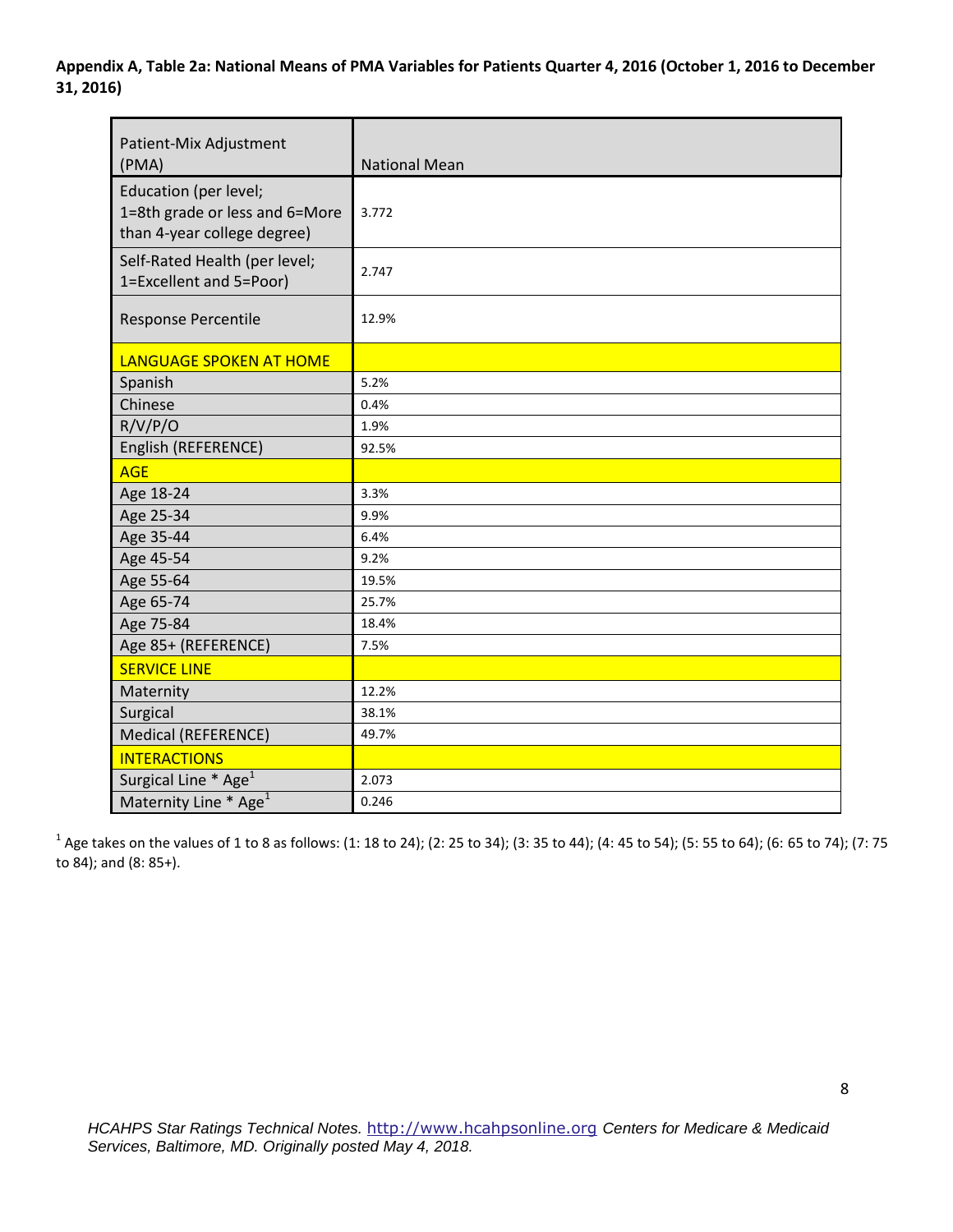**Appendix A, Table 2a: National Means of PMA Variables for Patients Discharged Between Quarter 1, 2017 and Quarter 3, 2017 (January 1, 2017 to September 30, 2017)** 

| Patient-Mix Adjustment<br>(PMA)                                                        | <b>National Mean</b> |
|----------------------------------------------------------------------------------------|----------------------|
| Education (per level;<br>1=8th grade or less and 6=More<br>than 4-year college degree) | 3.769                |
| Self-Rated Health (per level;<br>1=Excellent and 5=Poor)                               | 2.767                |
| Response Percentile                                                                    | 12.8%                |
| <b>LANGUAGE SPOKEN AT HOME</b>                                                         |                      |
| Spanish                                                                                | 5.1%                 |
| Chinese                                                                                | 0.4%                 |
| R/V/P/O                                                                                | 1.8%                 |
| English (REFERENCE)                                                                    | 92.7%                |
| <b>AGE</b>                                                                             |                      |
| Age 18-24                                                                              | 3.0%                 |
| Age 25-34                                                                              | 9.7%                 |
| Age 35-44                                                                              | 6.2%                 |
| Age 45-54                                                                              | 8.7%                 |
| Age 55-64                                                                              | 18.7%                |
| Age 65-74                                                                              | 26.4%                |
| Age 75-84                                                                              | 19.4%                |
| Age 85+ (REFERENCE)                                                                    | 8.0%                 |
| <b>SERVICE LINE</b>                                                                    |                      |
| <b>Male Medical</b>                                                                    | 23.4%                |
| Male Surgical                                                                          | 17.9%                |
| Female Medical (REFERENCE)                                                             | 19.1%                |
| <b>Female Surgical</b>                                                                 | 11.7%                |
| <b>Female Maternity</b>                                                                | 27.9%                |
| <b>INTERACTIONS</b>                                                                    |                      |
| Surgical Line * Age <sup>1</sup>                                                       | 2.036                |
| Maternity Line * Age <sup>1</sup>                                                      | 0.240                |

 $^1$  Age takes on the values of 1 to 8 as follows: (1: 18 to 24); (2: 25 to 34); (3: 35 to 44); (4: 45 to 54); (5: 55 to 64); (6: 65 to 74); (7: 75 to 84); and (8: 85+).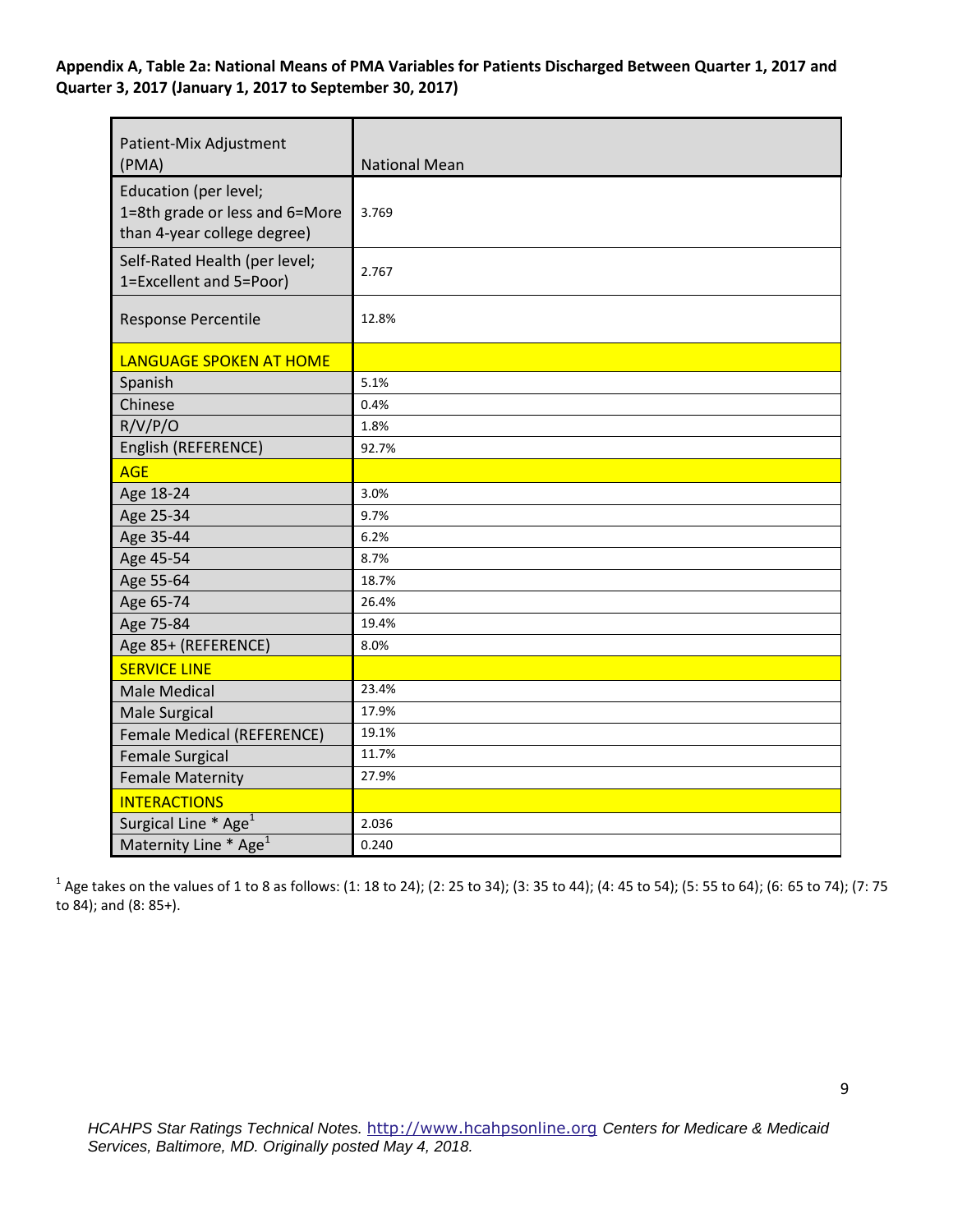## **Appendix B1: Survey Mode Adjustments of HCAHPS Linear Scores to Adjust to a Reference of Mail Mode (for HCAHPS score adjustments prior to April 2017 discharges)**

|                                            | <b>Phone Only</b> | <b>Mixed</b> | <b>Active IVR</b> |
|--------------------------------------------|-------------------|--------------|-------------------|
| <b>HCAHPS Composite Measures</b>           |                   |              |                   |
| <b>Communication with Nurses</b>           | $-0.031$          | 0.005        | $-0.010$          |
| <b>Communication with Doctors</b>          | 0.011             | 0.028        | 0.009             |
| <b>Responsiveness of Hospital Staff</b>    | $-0.049$          | 0.024        | $-0.001$          |
| Pain Management                            | $-0.042$          | $-0.012$     | $-0.021$          |
| <b>Communication about Medicines</b>       | $-0.044$          | 0.013        | $-0.011$          |
| Discharge Information                      | $-0.013$          | 0.002        | $-0.032$          |
| <b>Care Transition</b>                     | $-0.064$          | $-0.030$     | 0.061             |
| <b>HCAHPS Individual Items</b>             |                   |              |                   |
| <b>Cleanliness of Hospital Environment</b> | $-0.072$          | $-0.032$     | $-0.037$          |
| Quietness of Hospital Environment          | $-0.044$          | $-0.038$     | $-0.109$          |
| <b>HCAHPS Global Items</b>                 |                   |              |                   |
| <b>Hospital Rating</b>                     | $-0.057$          | 0.008        | $-0.001$          |
| <b>Recommend the Hospital</b>              | $-0.049$          | $-0.008$     | $-0.018$          |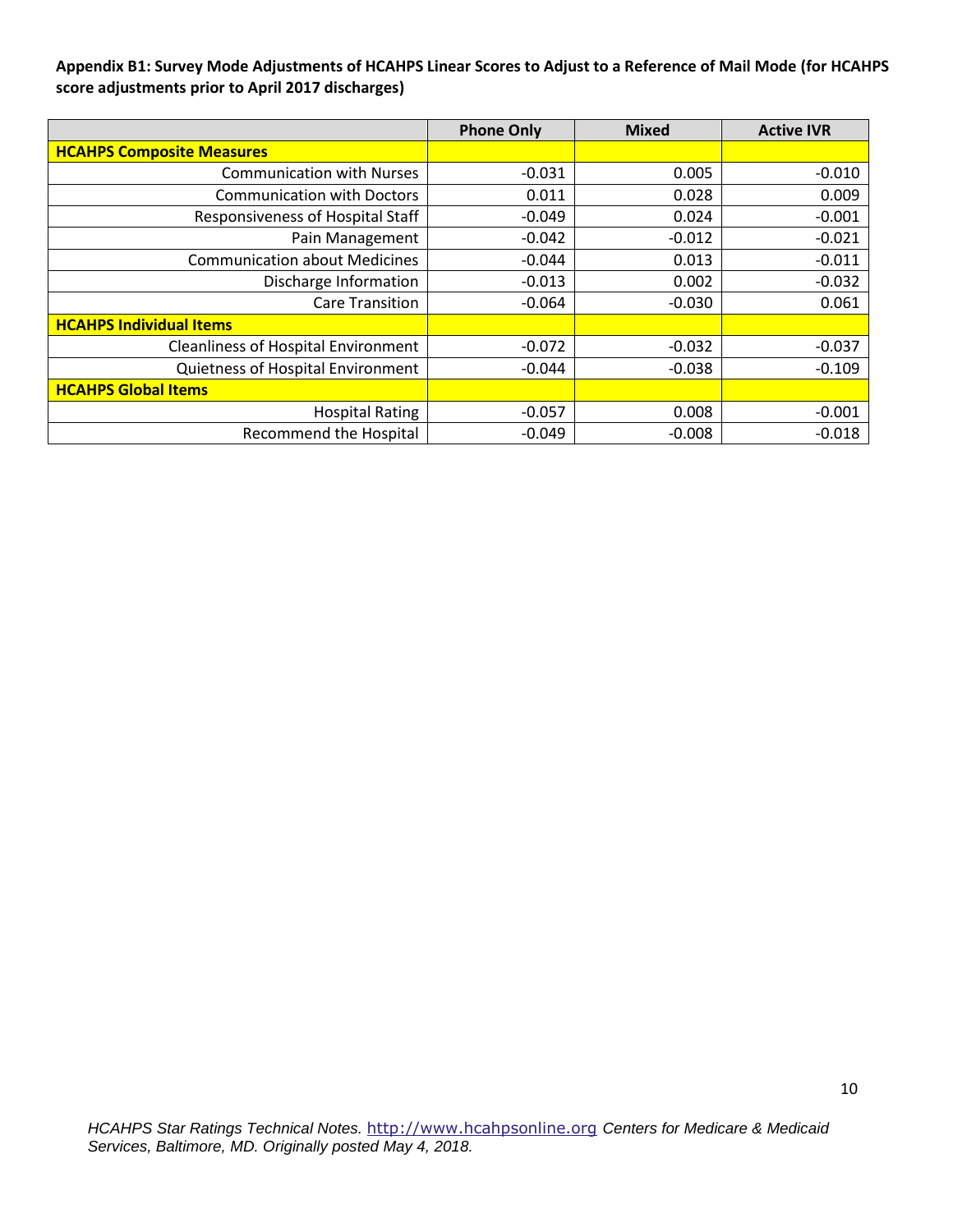**Appendix B2: Survey Mode Adjustments of HCAHPS Linear Scores to Adjust to a Reference of Mail Mode (for HCAHPS score adjustments beginning with April 2017 discharges)** 

|                                            | <b>Phone Only</b> | <b>Mixed</b> | <b>Active IVR</b> |
|--------------------------------------------|-------------------|--------------|-------------------|
| <b>HCAHPS Composite Measures</b>           |                   |              |                   |
| <b>Communication with Nurses</b>           | $-0.043$          | $-0.049$     | 0.013             |
| <b>Communication with Doctors</b>          | $-0.020$          | $-0.008$     | 0.036             |
| <b>Responsiveness of Hospital Staff</b>    | $-0.010$          | $-0.055$     | 0.042             |
| Pain Management                            | $-0.019$          | $-0.018$     | 0.057             |
| <b>Communication about Medicines</b>       | $-0.011$          | $-0.004$     | 0.023             |
| Discharge Information                      | $-0.017$          | $-0.012$     | $-0.016$          |
| <b>Care Transition</b>                     | $-0.024$          | $-0.028$     | 0.009             |
| <b>HCAHPS Individual Items</b>             |                   |              |                   |
| <b>Cleanliness of Hospital Environment</b> | $-0.018$          | $-0.046$     | 0.019             |
| Quietness of Hospital Environment          | $-0.105$          | $-0.080$     | $-0.056$          |
| <b>HCAHPS Global Items</b>                 |                   |              |                   |
| <b>Hospital Rating</b>                     | $-0.166$          | $-0.142$     | 0.079             |
| Recommend the Hospital                     | $-0.043$          | $-0.035$     | 0.030             |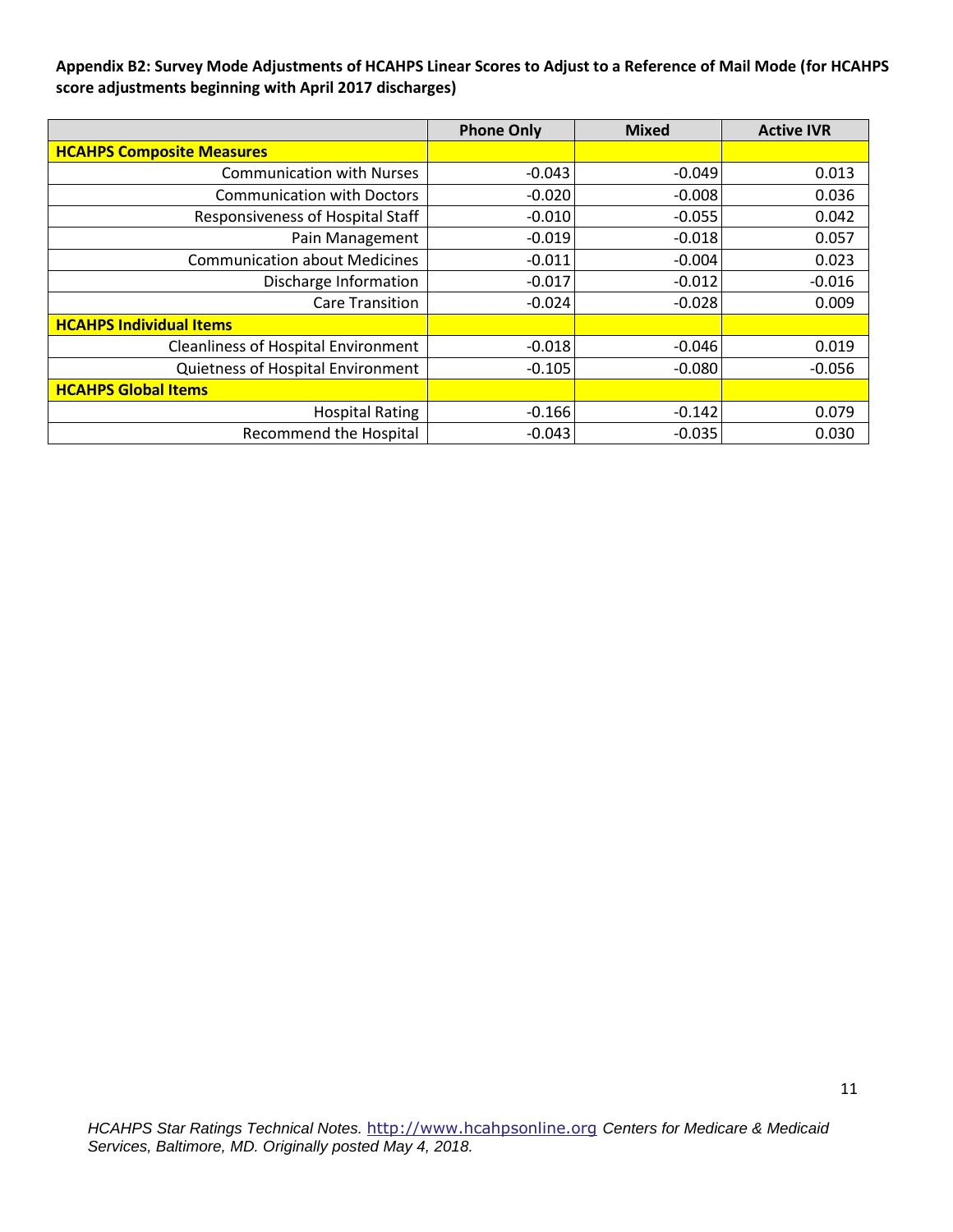## **Appendix C: HCAHPS Star Rating Cut Points for Patients Discharged Between Quarter 4, 2016 and Quarter 3, 2017 (October 1, 2016 to September 30, 2017)**

|                                            | 1 Star | 2 Stars          | 3 Stars          | 4 Stars          | 5 Stars   |
|--------------------------------------------|--------|------------------|------------------|------------------|-----------|
| <b>HCAHPS Composite Measures</b>           |        |                  |                  |                  |           |
| <b>Communication with Nurses</b>           | < 87   | $\geq$ 87 to <90 | $≥90$ to <92     | $≥92$ to <95     | $\geq$ 95 |
| <b>Communication with Doctors</b>          | < 87   | $\geq$ 87 to <90 | $≥90$ to <93     | $≥93$ to <95     | $\geq$ 95 |
| Responsiveness of Hospital Staff           | <79    | ≥79 to <84       | ≥84 to <87       | ≥87 to <91       | $\geq 91$ |
| Pain Management                            | N/A    | N/A              | N/A              | N/A              | N/A       |
| <b>Communication about Medicines</b>       | < 72   | ≥72 to <77       | ≥77 to <81       | $\geq 81$ to <86 | $\geq 86$ |
| Discharge Information                      | < 81   | $\geq 81$ to <85 | $\geq 85$ to <89 | $\geq$ 89 to <92 | $\geq$ 92 |
| <b>Care Transition</b>                     | < 76   | $≥76$ to $≤80$   | $\geq 80$ to <83 | ≥83 to <87       | $\geq 87$ |
| <b>HCAHPS Individual Items</b>             |        |                  |                  |                  |           |
| <b>Cleanliness of Hospital Environment</b> | < 82   | $≥82$ to $≤86$   | $≥86$ to <91     | $≥91$ to $<94$   | >94       |
| Quietness of Hospital Environment          | <77    | $\geq$ 77 to <81 | $\geq 81$ to <86 | ≥86 to <91       | $\geq 91$ |
| <b>HCAHPS Global Items</b>                 |        |                  |                  |                  |           |
| <b>Hospital Rating</b>                     | < 83   | $≥83$ to $≤87$   | $≥87$ to <90     | $≥90$ to <93     | ≥93       |
| <b>Recommend the Hospital</b>              | <80    | $\geq 80$ to <86 | $≥86$ to <90     | ≥90 to <94       | $\geq 94$ |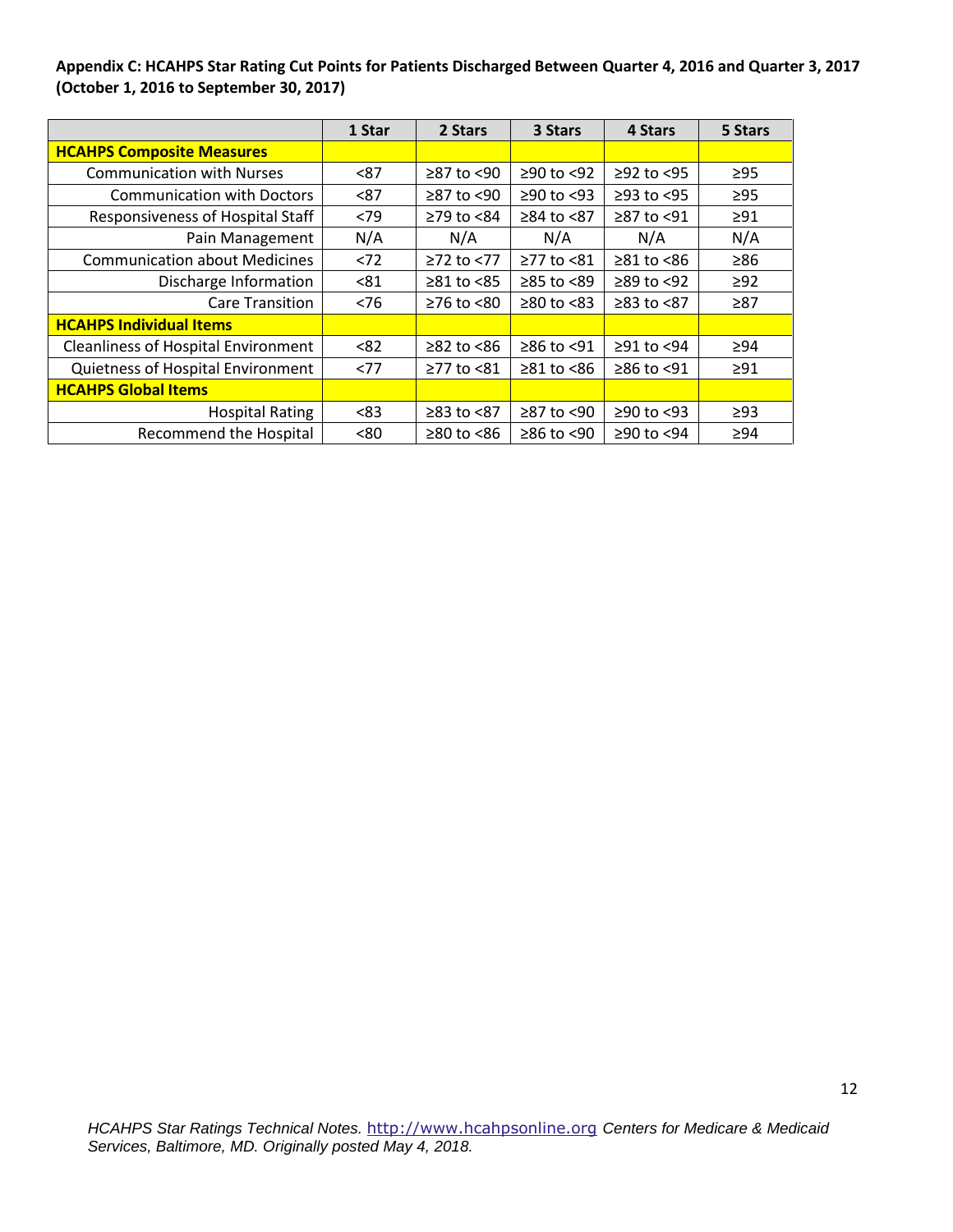## **Appendix D: Individual Measure Star Assignment Process**

Below are detailed steps of the clustering method to develop individual measure stars. For each measure, the clustering method does the following:

- 1. Produces the individual measure distance matrix.
- 2. Groups the measure scores into an initial set of clusters.
- 3. Selects the final set of clusters.

# **1. Produce the individual measure distance matrix.**

For each pair of hospital j and k (j>=k) among the n hospitals with measure score data, compute the Euclidian distance of their measure scores (e.g., the absolute value of the difference between the two measure scores). Enter this distance in row j and column k of a distance matrix with n rows and n columns. This matrix can be produced using the DISTANCE procedure in SAS as follows:

proc distance data=inclusterdat out=distancedat method=Euclid;

```
 var interval(measure_score);
   id CCN;
run;
```
In the above code, the input data set, *inclusterdat,* is the list of hospitals with scores for a particular measure. Each record has a unique identifier, CCN. The option *method=Euclid* specifies that distances between hospital measure scores should be based on Euclidean distance. The input data contain a variable called *measure\_score.* In the *var* call, the parentheses around *measure\_score* indicate that *measure\_score* is considered to be an interval or numeric variable. The distances computed by this code are stored to an output data set called *distancedat.* 

# **2. Create a tree of cluster assignments.**

The distance matrix calculated in Step 1 is the input to the clustering procedure. The stored distance algorithm is implemented to compute cluster assignments. The following process is implemented by using the CLUSTER procedure in SAS:

- a. The input measure score distances are squared.
- b. The clusters are initialized by assigning each hospital to its own cluster.
- c. In order to determine which pair of clusters to merge, Ward's minimum variance method is used to separate the variance of the measure scores into within-cluster and between-cluster sum of squares components.
- d. From the existing clusters, two clusters will be selected for merging to minimize the within-cluster sum of squares over all possible sets of clusters that might result from a merge.
- e. Steps b and c are repeated to reduce the number of clusters by one until a single cluster containing all hospitals results.

The result is a data set that contains a tree-like structure of cluster assignments, from which any number of clusters between 1 and the number of hospital measure scores could be computed. The SAS code for implementing these steps is:

proc cluster data=distancedat method=ward outtree=treedat noprint;

id CCN;

run;